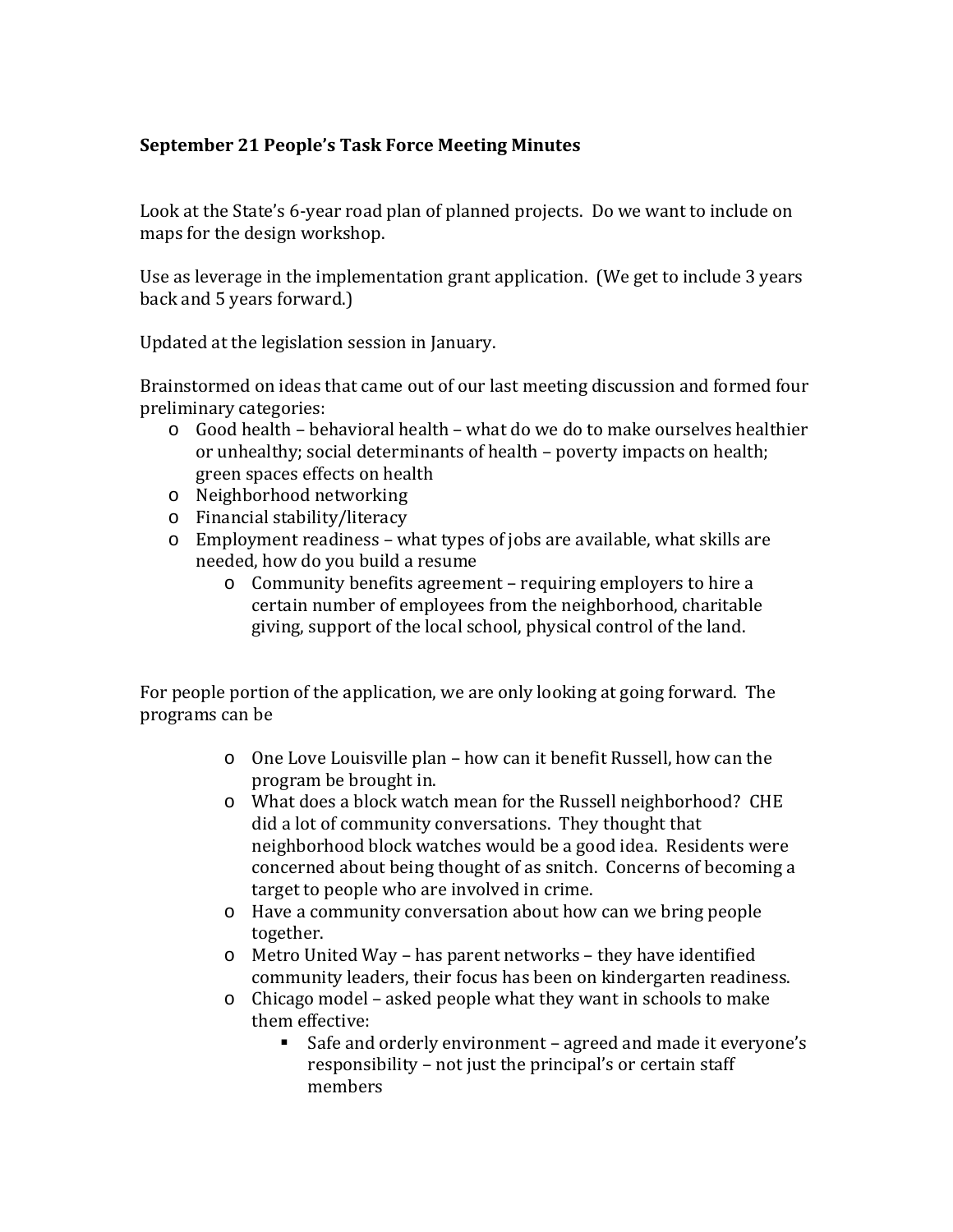- $\blacksquare$  Home/school relations staff out working at the homes, some of the parents hadn't had a good experience at school - making the transition to the school being looked at as a resource
- A clear and focused mission
- **Monitoring progress**
- Time on task for opportunity to learn minimal interruptions to get things accomplished.
- High expectations for all students, parents, faculty.
- **Leadership**

Unless all six of those are present, you aren't going to get the results

- o What is the overarching, unifying framework that we'll be using to help establish ownership to the transformation plan. Rally around a central theme.
- o Crime is the word that reverberates throughout the neighborhood not about police fixing the issues. Churches hold a significant key. Respect for everyone – including those involved in criminal activities.
- o Mental health concerns.
- o Income information for the Russell neighborhood look at a finer cut of income break-out
- o Inventory of jobs (demand), and connecting Russell residents to them (supply)
- o Look at internships as a way to train people not necessarily extensive higher education
- o Identify obstacles and how to address them multitude of issues affordable childcare, expungement, losing benefits, how to bridge people to get from here to there.
- o People are at different places on the employment continuum:
	- Rapid attachment to the labor force
	- Group that needs more training and working on readiness skills – more expensive.
	- Group that may be working that needs better employment higher pay.
- o What's happening already who are the anchor partners?
	- KentuckianaWorks Michael Gritton
	- $-4 C'$ s
	- **Louisville Urban League**
	- TARC
	- **ICPS Adult Ed**
	- **I**efferson Tech
	- Library's Job Shop
	- **Louisville Central Community Centers**

Maybe set up a conference call to discuss this topic?

o Crime and safety as the next community conversation